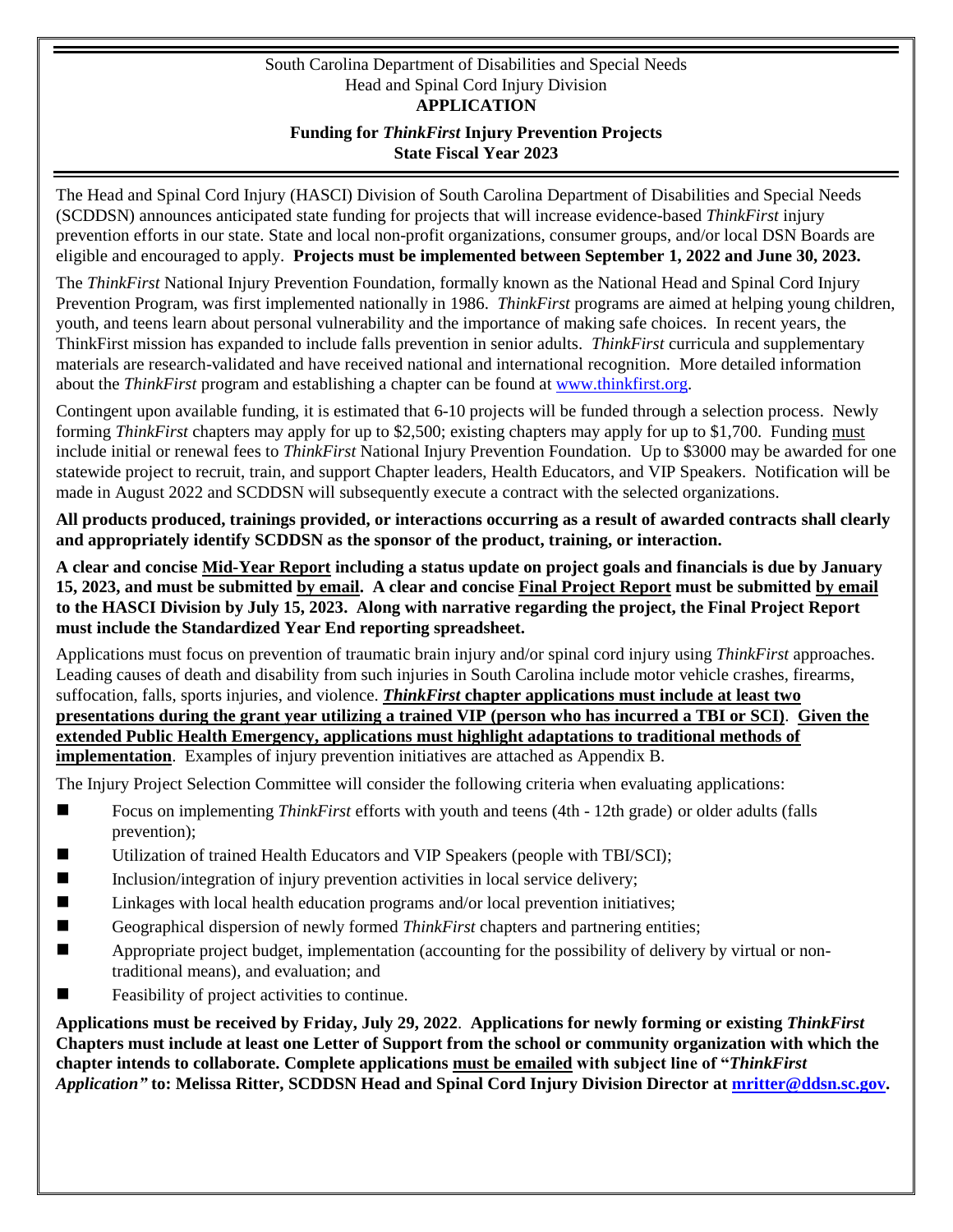| South Carolina Department of Disabilities and Special Needs<br>Head and Spinal Cord Injury Division<br>FY-2023 ThinkFirst Injury Prevention Project Application                                                                |                                                                 |  |  |  |  |
|--------------------------------------------------------------------------------------------------------------------------------------------------------------------------------------------------------------------------------|-----------------------------------------------------------------|--|--|--|--|
|                                                                                                                                                                                                                                |                                                                 |  |  |  |  |
| Total Funds Requested from DDSN:                                                                                                                                                                                               |                                                                 |  |  |  |  |
|                                                                                                                                                                                                                                |                                                                 |  |  |  |  |
|                                                                                                                                                                                                                                |                                                                 |  |  |  |  |
|                                                                                                                                                                                                                                |                                                                 |  |  |  |  |
|                                                                                                                                                                                                                                | Work Phone (include area code): FAX Number (include area code): |  |  |  |  |
| E-Mail Address: No. 1996. The Mail Address: No. 1997. The Mail Address: No. 1997. The Mail Address: No. 1997. The Mail Address: No. 1997. The Mail Address: No. 1997. The Mail Address: No. 1997. The Mail Address: No. 1997.  |                                                                 |  |  |  |  |
| Supervisor of Project Coordinator:                                                                                                                                                                                             |                                                                 |  |  |  |  |
|                                                                                                                                                                                                                                |                                                                 |  |  |  |  |
|                                                                                                                                                                                                                                | Work Phone (include area code): FAX Number (include area code): |  |  |  |  |
| E-Mail Address: No. 2014 19:30 and 2014 19:30 and 2014 19:30 and 2014 19:30 and 2014 19:30 and 2014 19:30 and 2014 19:30 and 2014 19:30 and 2014 19:30 and 2014 19:30 and 2014 19:30 and 2014 19:30 and 2014 19:30 and 2014 19 |                                                                 |  |  |  |  |
| Agency/Organization to administer or serve as fiscal agent for the project contract:                                                                                                                                           |                                                                 |  |  |  |  |
| Name:                                                                                                                                                                                                                          |                                                                 |  |  |  |  |
|                                                                                                                                                                                                                                |                                                                 |  |  |  |  |
| <b>Fiscal Administrator:</b>                                                                                                                                                                                                   |                                                                 |  |  |  |  |
| Name and Title:                                                                                                                                                                                                                |                                                                 |  |  |  |  |
|                                                                                                                                                                                                                                |                                                                 |  |  |  |  |
|                                                                                                                                                                                                                                | Work Phone (include area code): FAX Number (include area code): |  |  |  |  |
| E-Mail Address: No. 1996. The Mail Address:                                                                                                                                                                                    |                                                                 |  |  |  |  |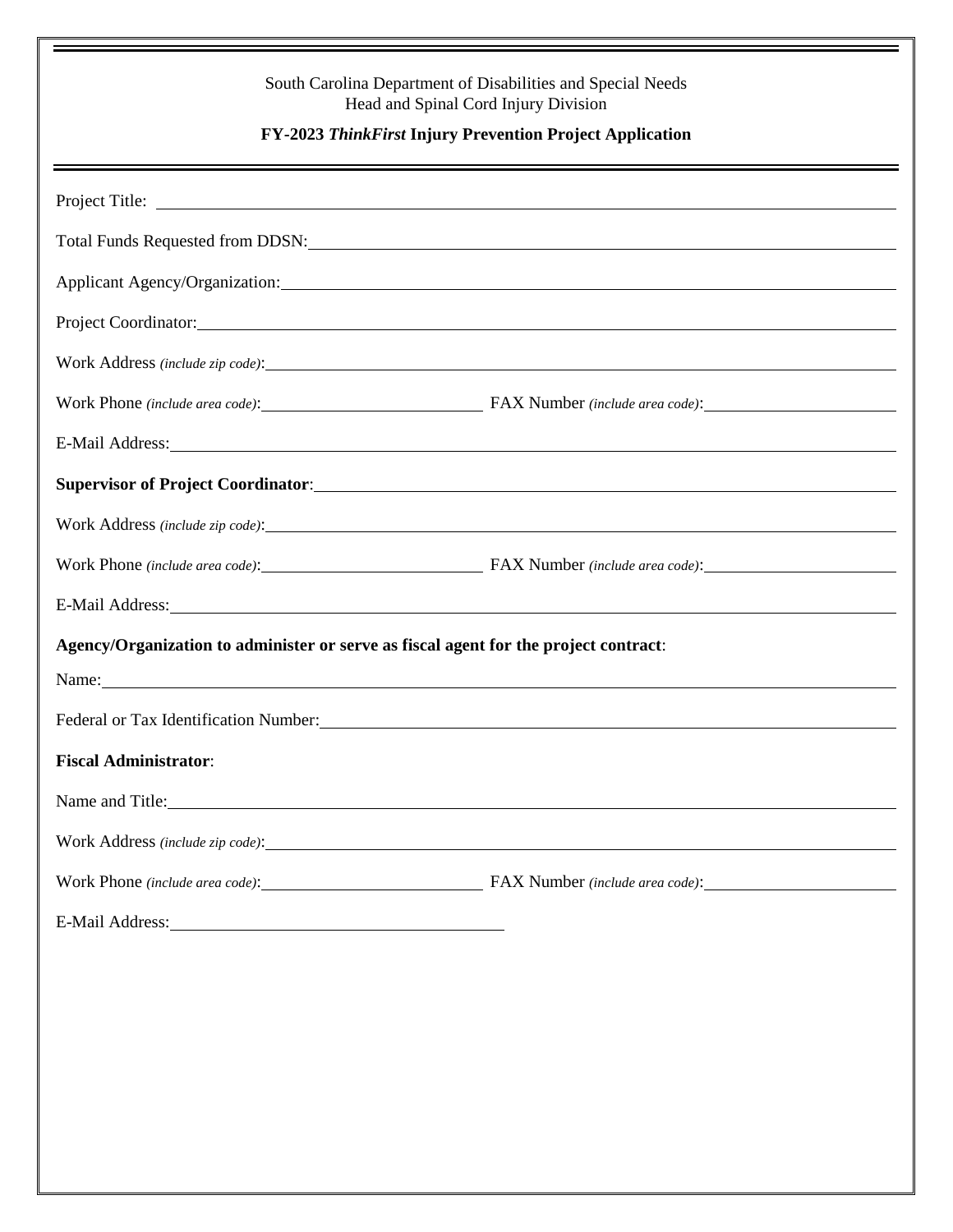#### South Carolina Department of Disabilities and Special Needs Head and Spinal Cord Injury Division

# *ThinkFirst* **Injury Prevention Project Narrative**

All five (5) sections of the Project Narrative indicated below must be addressed:

### **I. Problem to be Addressed/Magnitude of Problem**

Summarize the injury problem you propose to address in your statewide or local project.

Data concerning injury-related deaths and non-fatal injuries are available on the following two websites:

<https://www.scdhec.gov/blogs/south-carolina-health-glance-leading-causes-death-and-hospitalizations> [https://scdps.sc.gov/ohsjp/stat\\_services](https://scdps.sc.gov/ohsjp/stat_services)

### **II. Proposed Project Description**

| 1) Project Goal:      | A broad statement of purpose of the proposed project.             |
|-----------------------|-------------------------------------------------------------------|
| 2) Target Population: | The target population for the project, including estimated number |
|                       | of individuals to be involved with or reached by the project.     |

- 3) Objectives: Discreet objectives to reduce the incidence or risk of injury. Each objective must be related to the goal of the project.
- 4) Approach: General strategies and activities to accomplish each objective. DDSN recognizes that Coronavirus may impact the ability of ThinkFirst Chapters to deliver the ThinkFirst message in the traditional manner. The applicant's strategies for approach should account for this potentiality, and should outline non-traditional methods of delivering the ThinkFirst message. This can include partnerships with local schools and/or churches to deliver the ThinkFirst message virtually, in smaller group settings, etc.

### **III. Collaboration/Partnerships**

Identify the organization(s), agency/agencies, or program(s) that will be involved in the proposed project.

For each identified entity, specify the type of involvement, such as sharing resources, conducting joint activities, collaboration with training, or additional funding source.

### **IV. Project Implementation Plan**

Complete the form provided as Appendix A for each objective listed above in Section II.

Specific activities to accomplish each objective must include responsible person(s), target group/number to be served, target dates, and a measure of documentation/evaluation.

### **V. Continuation Plan**

Describe plans to continue or expand project activities after SCDDSN funding expires. Include other organizations, agencies, or programs to be involved in continuation, as well as possible sources of future funding.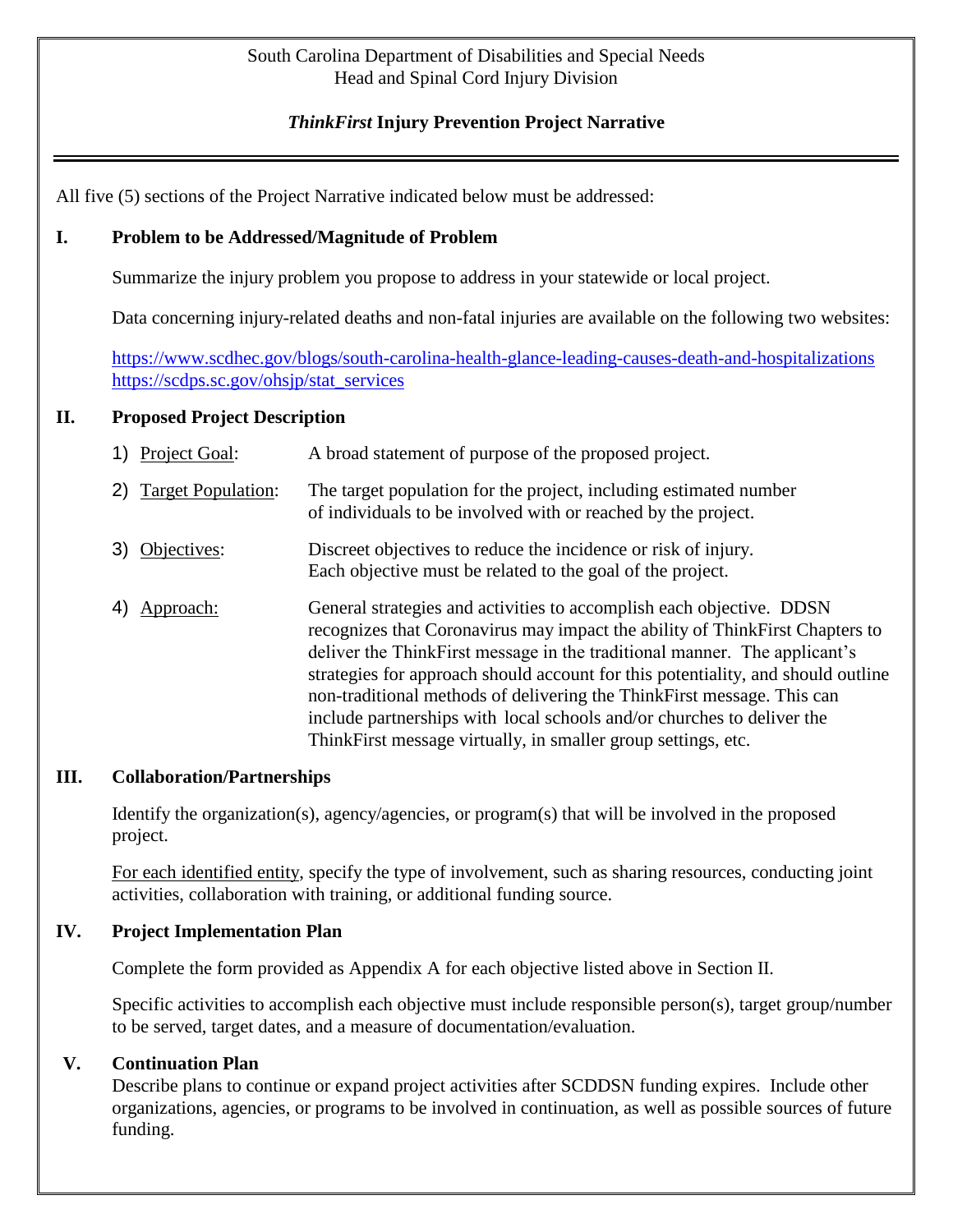### South Carolina Department of Disabilities and Special Needs Head and Spinal Cord Injury Division

# *ThinkFirst* **Injury Prevention Project Budget**

# **A. Estimated Expenditures**

Salaries and equipment purchases are **not** funded within the scope of this contract. Funds must be expended as proposed unless prior approval is given by the HASCI Division.

Supplies and Materials:

|                                                                                                                      |                       | \$                                            |
|----------------------------------------------------------------------------------------------------------------------|-----------------------|-----------------------------------------------|
|                                                                                                                      |                       | \$                                            |
|                                                                                                                      |                       | \$                                            |
|                                                                                                                      |                       | \$                                            |
|                                                                                                                      |                       | \$                                            |
|                                                                                                                      |                       | \$                                            |
|                                                                                                                      |                       | \$                                            |
|                                                                                                                      |                       |                                               |
| Other Expenses:                                                                                                      |                       | \$                                            |
|                                                                                                                      |                       | \$                                            |
| and the control of the control of the control of the control of the control of the control of the control of the     |                       | \$                                            |
| <u> 1989 - Johann Barbara, marka a shekara tsa 1989 - An tsa 1989 - An tsa 1989 - An tsa 1989 - An tsa 1989 - An</u> |                       | \$                                            |
| <u> 1989 - Johann Barbara, martin amerikan basar dan berasal dalam basa dalam basar dalam basar dalam basar dala</u> |                       | \$<br><u> 1989 - Johann Barbara, martxa a</u> |
|                                                                                                                      |                       | \$                                            |
|                                                                                                                      |                       | \$                                            |
|                                                                                                                      |                       |                                               |
| <b>Total Expenditures:</b>                                                                                           |                       | \$                                            |
| <b>Estimated Revenue</b><br><b>B.</b>                                                                                |                       |                                               |
| Total funds requested from SCDDSN                                                                                    |                       | \$                                            |
| Funds from other sources available to this project                                                                   |                       | \$                                            |
|                                                                                                                      |                       |                                               |
| Note source and designate use below:                                                                                 |                       |                                               |
|                                                                                                                      |                       |                                               |
|                                                                                                                      |                       |                                               |
|                                                                                                                      |                       |                                               |
|                                                                                                                      |                       |                                               |
|                                                                                                                      | <b>Total Revenue:</b> | \$                                            |
|                                                                                                                      |                       |                                               |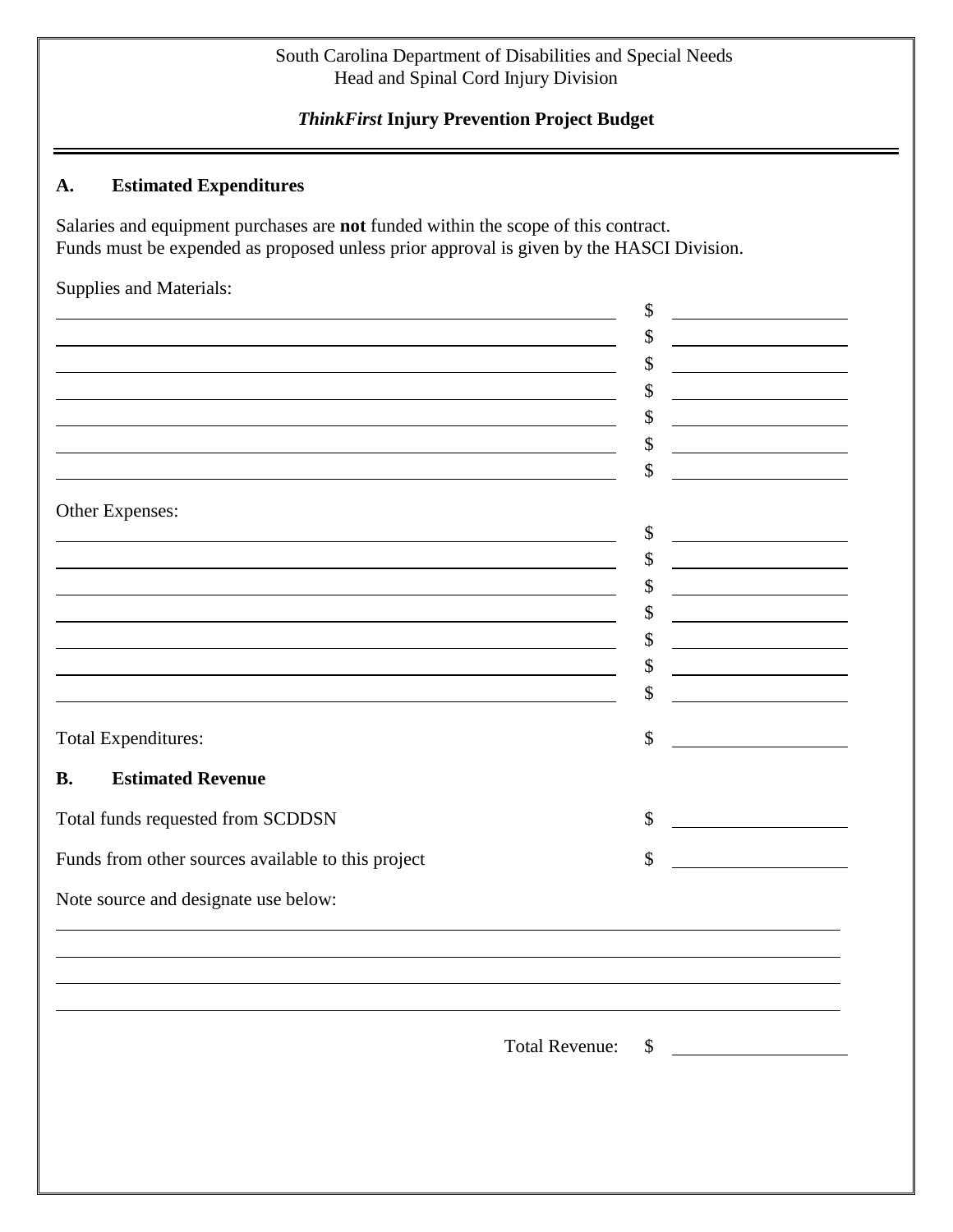#### South Carolina Department of Disabilities and Special Needs Head and Spinal Cord Injury Division

# *ThinkFirst* **Injury Prevention Project Certification**

## **Agency/Organization Officials Authorizing this Application:**

Name and Title *(typed or printed)*:

Signature of Executive Director *(or Designee)*

Name and Title *(typed or printed)*:

Signature of Fiscal Administrator

example and the contract of the Date:

and the contract of the contract of the contract of the contract of the contract of the contract of the contract of the contract of the contract of the contract of the contract of the contract of the contract of the contra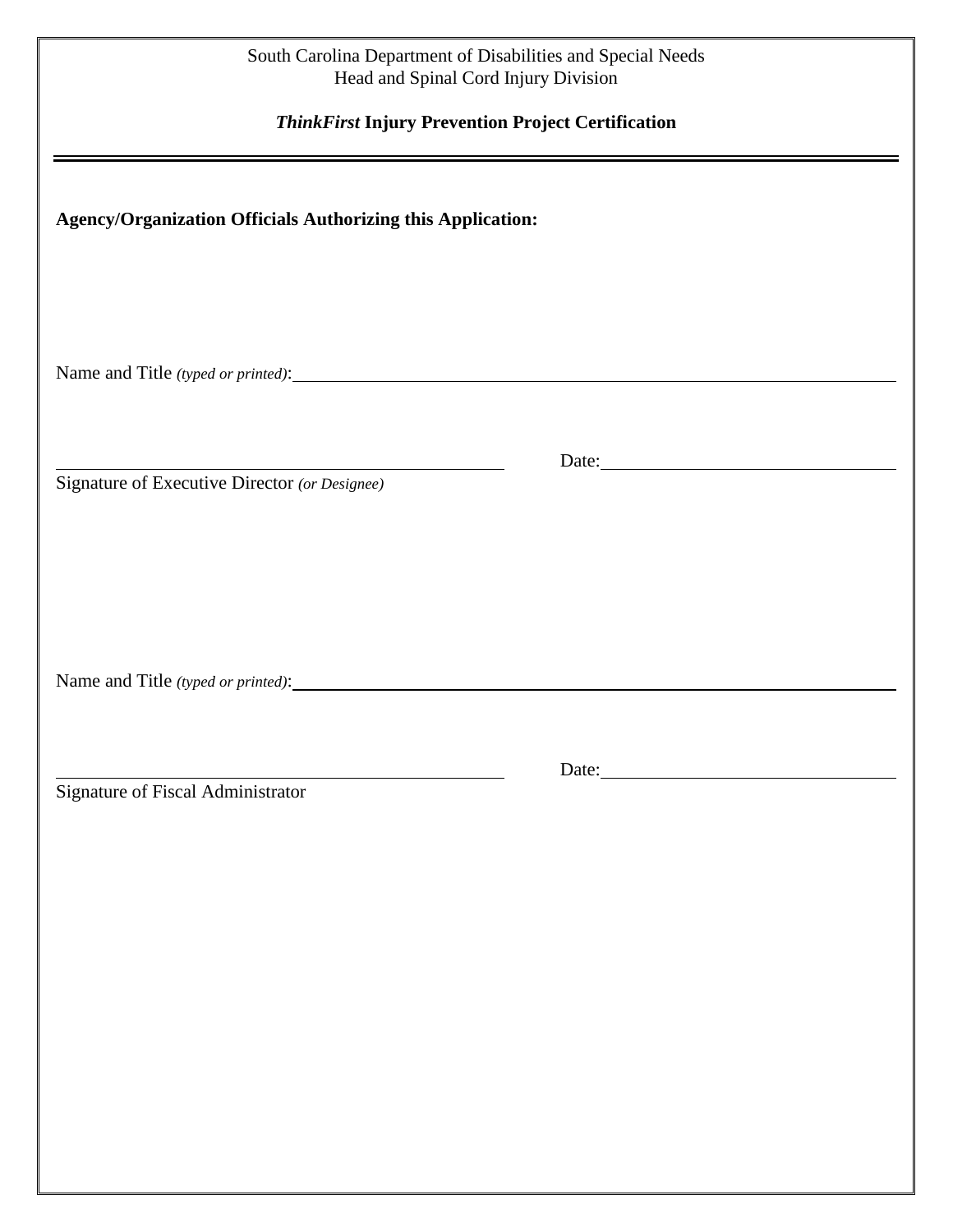# **Appendix A**

South Carolina Department of Disabilities and Special Needs Head and Spinal Cord Injury Division

*ThinkFirst* **Injury Prevention Project Implementation Plan** 

Complete a separate form for each objective included in the proposed project description.

Goal: Contract Contract Contract Contract Contract Contract Contract Contract Contract Contract Contract Contract Contract Contract Contract Contract Contract Contract Contract Contract Contract Contract Contract Contract

Objective: New York: New York: New York: New York: New York: New York: New York: New York: New York: New York: New York: New York: New York: New York: New York: New York: New York: New York: New York: New York: New York: N

| <b>Activity</b> | Person(s)<br><b>Responsible for</b><br><b>Activity</b> | <b>Target Group/</b><br><b>Number To be</b><br><b>Served</b> | <b>Target Dates</b> | <b>Evaluation Methods</b><br>(Examples: attendance logs, survey,<br>pre and post-tests) |
|-----------------|--------------------------------------------------------|--------------------------------------------------------------|---------------------|-----------------------------------------------------------------------------------------|
|                 |                                                        |                                                              |                     |                                                                                         |
|                 |                                                        |                                                              |                     |                                                                                         |
|                 |                                                        |                                                              |                     |                                                                                         |
|                 |                                                        |                                                              |                     |                                                                                         |